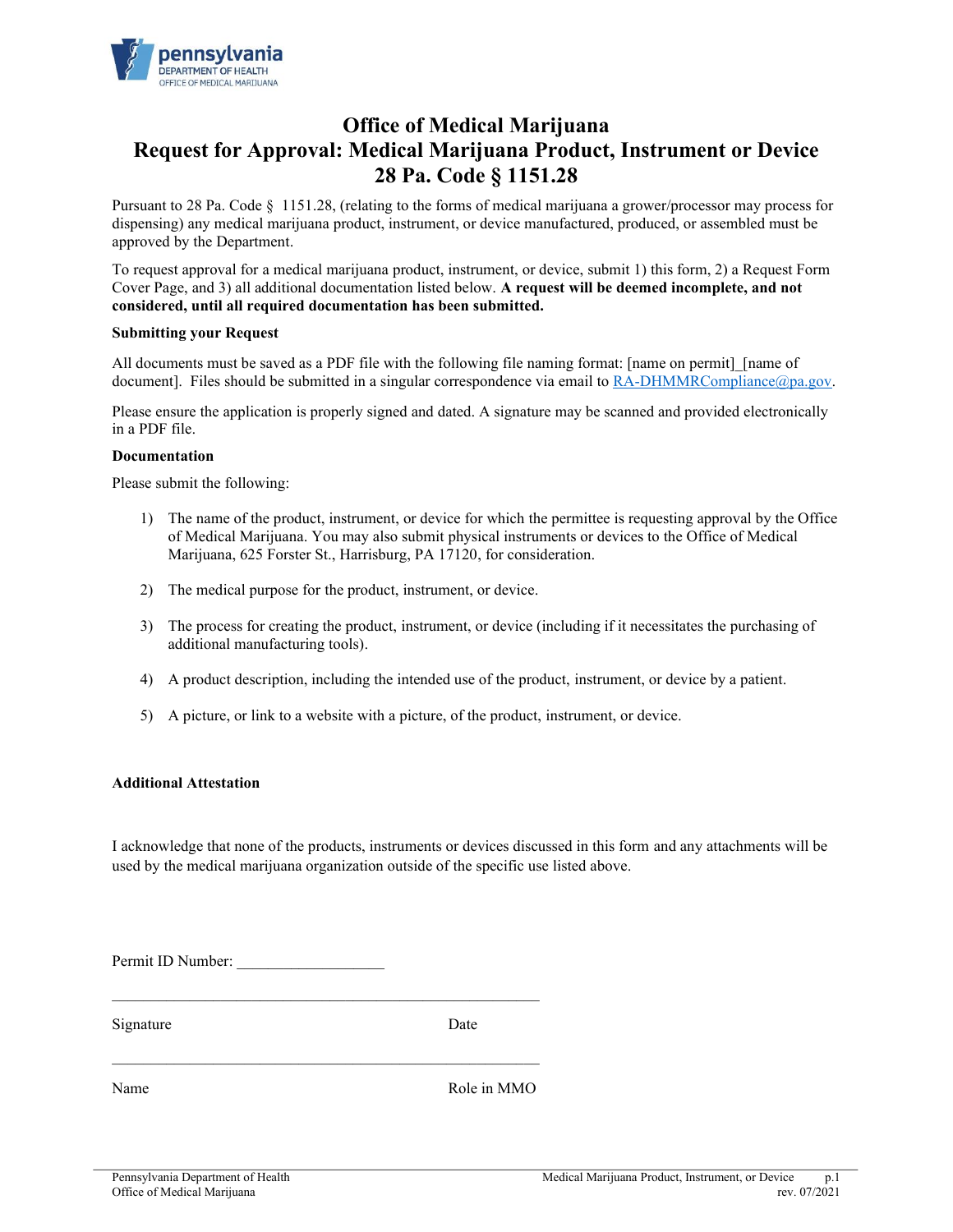

**Complete the following for any product containing additional active ingredients or materials that alters the dosage level, color, appearance, smell, taste, effect, or weight of the medical marijuana. Excipients must be pharmaceutical grade, unless otherwise approved by the Department.** 28 Pa. Code §§ 1141.21 and 1151.27(f); 35 P.S. § 10231.702(a)(5). Attach additional pages if necessary. Complete all sections.

List the Additional Ingredient, Material, or Excipient name(s):

Please indicate whether the added substance is permitted by the United States Food and Drug Administration for use in food or is generally recognized as safe under federal guidelines. 35 P.S. [§§ 10231.102\(3\)\(i\)](https://www.legis.state.pa.us/cfdocs/legis/LI/uconsCheck.cfm?txtType=HTM&yr=2016&sessInd=0&smthLwInd=0&act=16&chpt=1&sctn=2&subsctn=0) and 10231.702(a)(5) *(See "Linked References" #2 and 4)*

Please indicate whether the added substance constitutes a known hazard such as Diacetyl, CAS number 431-03-8 and pentanedione, CAS number 600-14-6. 35 P.S. § 10231.702(a)(5) *(See "Linked Reference" #2)*

Please provide the following information. *(See "Linked References" #1)*:

Route of Administration:

Dosage Form:

CAS Number:

UNII Number:

Maximum Potency per unit dose:

Please indicate whether there are any known drug interactions *(See "Linked Reference" #5)*:

Describe why each additional ingredient, material, or excipient is being requested including its intended medical justification:

## **Linked References:**

- 1. [FDA Database of Inactive Ingredients \(Excipients\)](https://www.accessdata.fda.gov/scripts/cder/iig/index.Cfm)
- 2. [SCOGS \(Select Committee on GRAS Substances\)](https://www.accessdata.fda.gov/scripts/fdcc/?set=SCOGS)
- 3. [Inactive Ingredient Search for Approved Drug Products: Frequently Asked Questions](https://www.fda.gov/Drugs/InformationOnDrugs/ucm080123.htm)
- 4. [21 CFR 101.22 Subpart B--Specific Food Labeling Requirements](https://www.accessdata.fda.gov/scripts/cdrh/cfdocs/cfcfr/cfrsearch.cfm?fr=101.22)
- 5. [Drug Interactions](https://www.drugs.com/drug_interactions.html)